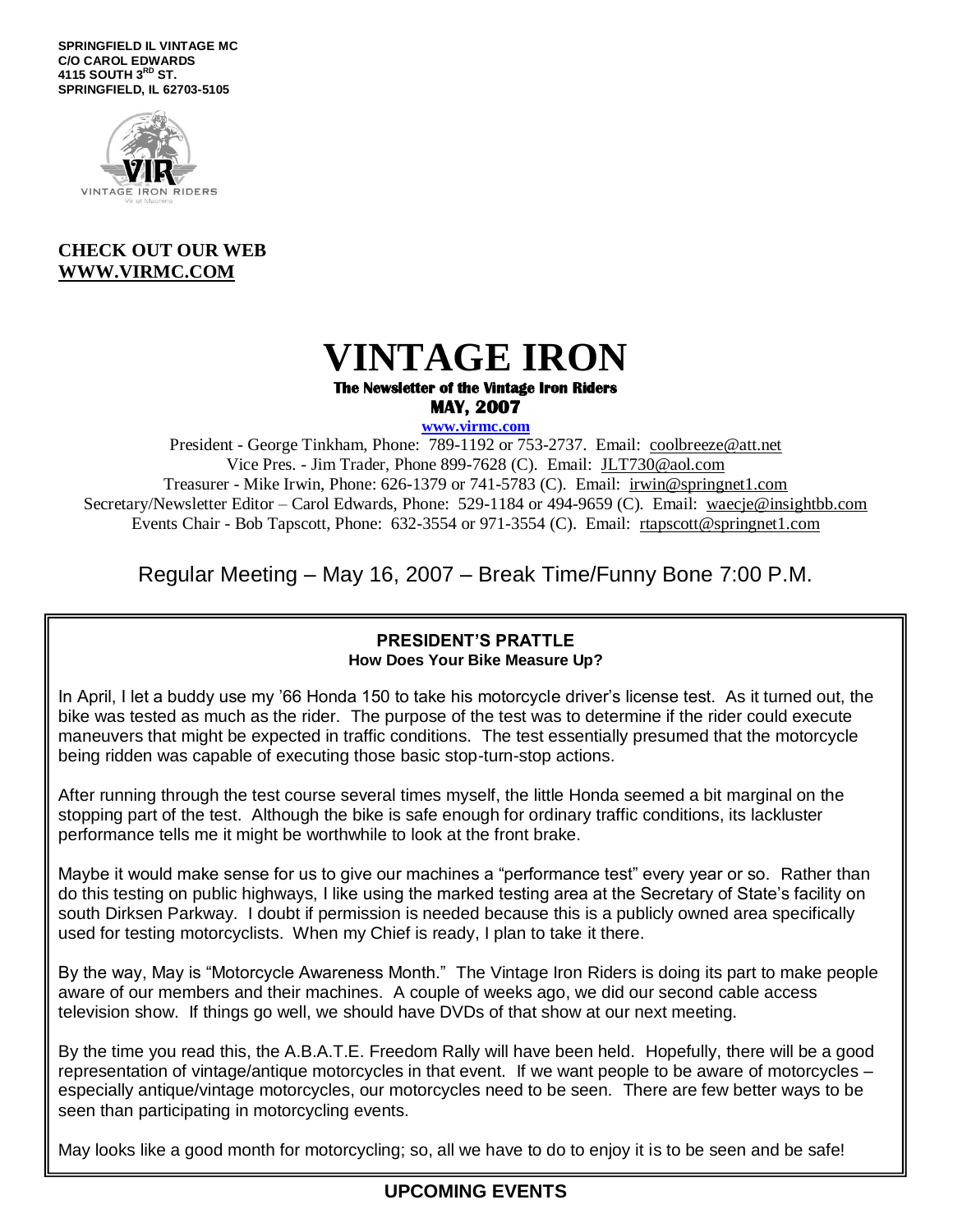**May 19th - Club Picnic.** 10:00 AM until 4:00 PM. – Lincoln Park, Shelter 1. Please make plans to attend and bring your bikes! More at the meeting! Be prepared to have a show of hands for attendance.

**May 26th – Blessing of the Rides** Pancake & Sausage Breakfast at St. John's Vianney Activity Center, 902 St. John St., Sherman, IL. Check the web site for more information.

**May 27th – Ride to the Mile** – Ride and display bikes at the Springfield Mile. More on this at the May meeting.

**June 16th – Vintage Road Ride** – Details to come.

**"Ode to the Cold and Old" By Diamond Dave "The Dude" Yost**

Isn't it amazing how life's chronological time warp affects you and the seasons profoundly? How Winter works on an aging biker? No more full year, two-wheel escapades daily - before electric heated grips, vests and butt-warming seats were invented – just long-johns and stiff, cold leathers, 2 pair of big socks (if the boots would hold them), icy tears forming into icicles on the sides of your head. Miles down the road, pulling into a Pub – through the door – past the bar that can wait, to the pot belly stove or fireplace to just stop the can't-control body shakes and tremors, which is the next step to rigor mortis. Oh, body warm!!

I may still be living, but my ice-dirt-salt-covered Thunder Steed outside as in itself wants to enter, but being its true, hopefully trusting, steed, well, just sits out there and you can hear its cooling off pings and cracks – enough time for a whiskey for the man and beer for the horses.

Always remembering the ice-butt winter ride to Kinney, IL, to summa-ya-no- where – in January, but dreary winter days in my older age quells the need for winter's speed and in reality, just speed in general. Now far down the aging path, past the no fear 20's, 30's & 40's, I am just almost depressed because of winter. So in my ebbing years, why am I building an early 70's Road Racer?

Maybe in the beautiful radiant sunshine of May or June, perhaps I will be riding down the straight Black Diamond road with a glimmer an' twinkle in the faded ole blue eyes and the No Fear Younger Years Aura will surround me, and if you pull up to challenge – as the Toby Keith song states, "I ain't as good as I once was, but I'm as good once as I ever was." The ole shaking throttle hand may just show ya what back country road racin' is about.

But being 60 plus, I'm just dreaming – oh well, just try me!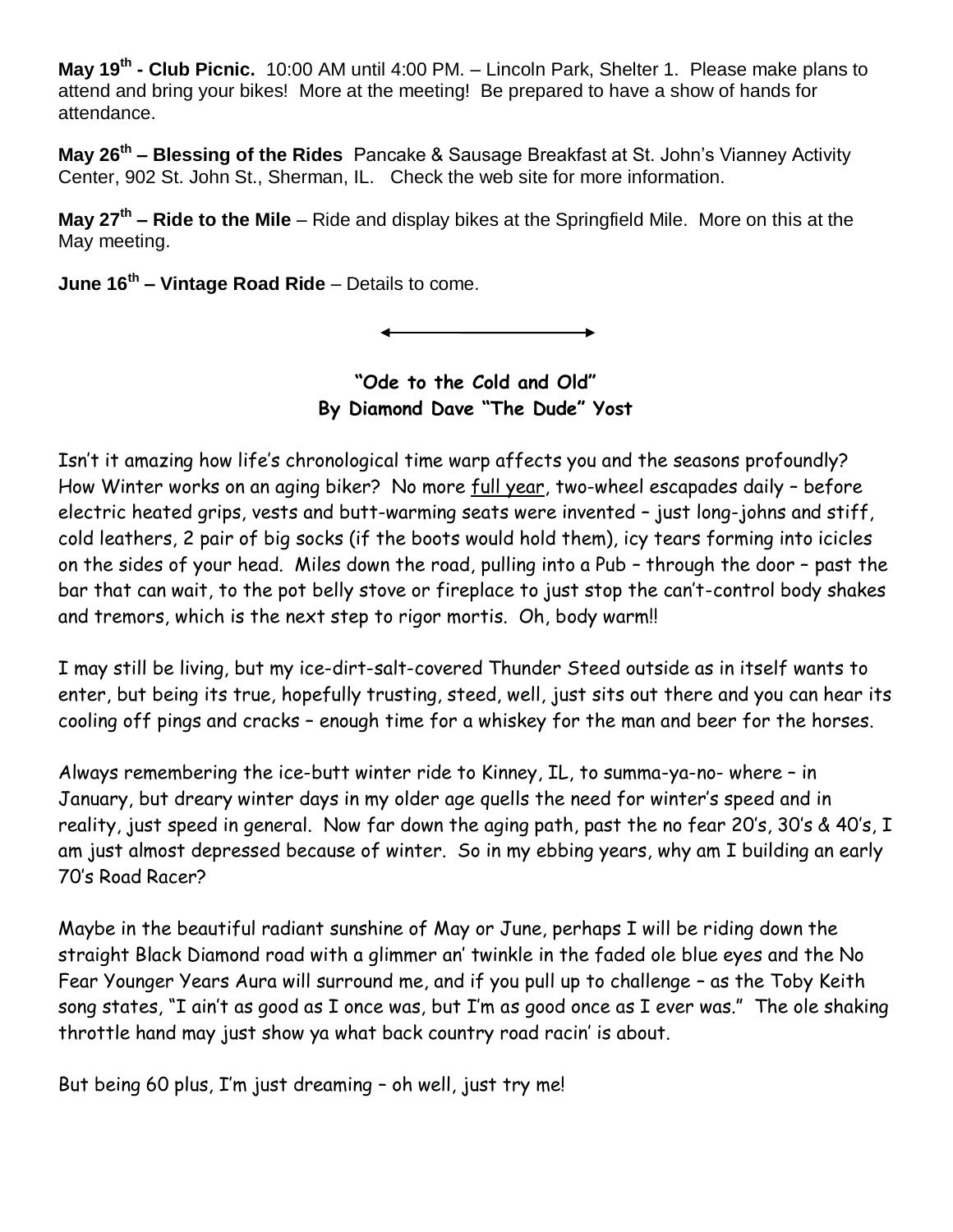#### **MINUTES OF MEETING Vintage Iron Riders Break Time – Funny Bone April 18, 2007**

Meeting called to order at 7:20 P.M. by Vice President Jim Trader. President Tinkham has a family emergency out of town.

Minutes of the previous meeting were approved as sent with the newsletter and posted on the web site.

Events: The first vintage ride of the season will be this coming Saturday. We will meet at Denny's Restaurant on Wabash & Veteran's at 9:30. Bob has routed two rides – a 50-mile ride and a 100-mile ride. Riders will decide on Saturday which one to take. The next Access Cable show will be filmed Tuesday, April 24. ABATE ride from IDOT to Capitol Building will be on May 6, starting at 10:00 A.M. for sign-up. The picnic is May 19<sup>th</sup> at Lincoln Park from 10:00 A.M. until 4:00 P.M. Members are encouraged to bring their bikes. Bob brought more flyers on the International Motorcycle Festival in St. Louis, April 27-29. This is also on our web site. Roy Sims reported that he is trying to get more information on the Mid-Ohio Vintage Days event. Jim Trader is working on flyers for the Cruise for Charity. Motorcycles may be given away as the prizes for the raffle and for the poker run. More information is on our web site. Leroy Solomon mentioned the May 11<sup>th</sup> practice for TT races, which will be held on May 26<sup>th</sup> at the State Fairgrounds.

Products: Bob Tapscott asked that anyone who wants to order clothing items do so tonight, as an order is ready to go in. We have 3 hats left at \$12.50 each.

Treasurer's Report: Treasurer Mike Irwin was ill so there was no Treasurer's report tonight.

Old Business: Carol asked if there were any comments, suggestions or problems on the web site. Gene Beenenga is requesting an Owner's Manual for a Honda Passport C-70 and asked if it could be included on the web. We will put on a "Wanted" section as well.

New Business: Applicant Dean Orr was voted on and approved for membership. Dave Yost reported on the bike he is building (1971 Yamaha 650) and humorously thanked the people who have helped him in this endeavor, then presented himself with an award!

There being no further business, a motion was made and seconded to adjourn. Meeting adjourned at 7:45 P.M.

Carol J. Edwards, Secretary

### **"Vintage Visdom"**

The Constitution guarantees free speech; it does not guarantee listeners.

May, 2007